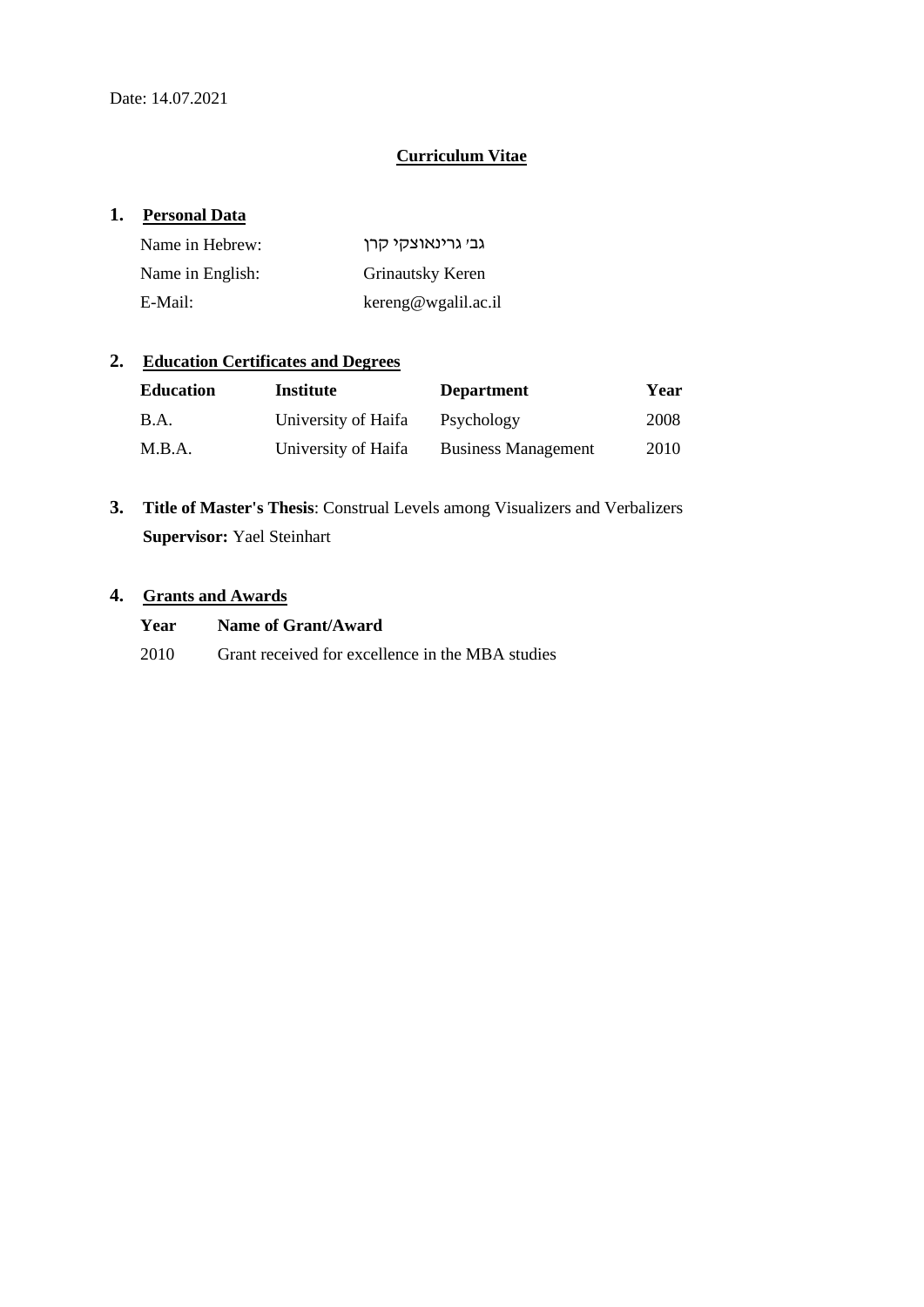# **5. Positions Held**

| <b>From-To</b>   | <b>Institute</b>            | <b>Position</b>                   | % Position |
|------------------|-----------------------------|-----------------------------------|------------|
| $2020$ - present | Zefat Academic College      | Lecturer                          |            |
| $2019$ - present | Western Galilee College     | Lecturer                          |            |
| $2019$ - present | Ono Academic College        | Lecturer                          |            |
| $2019$ - present | Ort Kiryat Bialik college   | Lecturer                          |            |
| $2019$ - present | University of Haifa         | Teacher assistant                 | 20%        |
| $2016 - 2017$    | Ort Kiryat Bialik college   | Lecturer                          |            |
| $2013 - 2017$    | Zefat Academic College      | Lecturer                          |            |
| $2016 - 2017$    | <b>Emek Yezreel College</b> | Teacher assistant                 |            |
| $2015 - 2016$    | Carmel Academic College     | Teacher assistant                 |            |
| 2015             | Gordon College of Education | Teacher assistant                 |            |
| 2010 - 2012      | Carmel Academic College     | Teacher assistant                 |            |
| $2009 - 2015$    | Western Galilee College     | Lecturer and Teacher<br>assistant |            |
| 2009             | University of Haifa         | Teacher assistant                 |            |

## **6. Additional Professional Experience (Public Positions)**

| Years     | <b>Job and Employer</b>                                                                                                             |
|-----------|-------------------------------------------------------------------------------------------------------------------------------------|
| 2008-2019 | Senior Research Assistant - Eshet Research Services                                                                                 |
| 2017-2018 | Translations and Students Coordination for the Kabbalah Centre International                                                        |
| 2016-2017 | Manager of Haifa branch at the Kabbalah Centre                                                                                      |
| 2016      | Translator in Lichi Translations Ltd. in English, Hebrew and Russian<br>languages                                                   |
| 2009-2010 | Research Assistant of Prof. Yosi Yagil in the School of Business<br>Management - University of Haifa                                |
| 2008-2009 | Administrative Coordinator in the School of Practical Engineering in<br>Technion - Israel Institute of Technology, Haifa            |
| 2007-2008 | Salesperson - "Bagir" Chain Store for elegant clothing for men                                                                      |
| 2004-2007 | USA - Logistics Coordinator in SFK and teacher in Student Support in the<br>Kabbalah Center - New-York and Miami                    |
| 2002-2003 | Group Instructor and organizational consultant - "Intelligence" Company for<br>Organizational Consulting and Management Development |
| 2000-2002 | Coordinator in the Interdisciplinary Center of Research on Emotions headed<br>by Prof. Moshe Zeidner - University of Haifa          |
| 1999-2000 | Research Assistant in the Faculty of Psychology - University of Haifa                                                               |

# **7. Scientific Areas of Specialization**

Social Sciences, Organizational Behavior, Mindfulness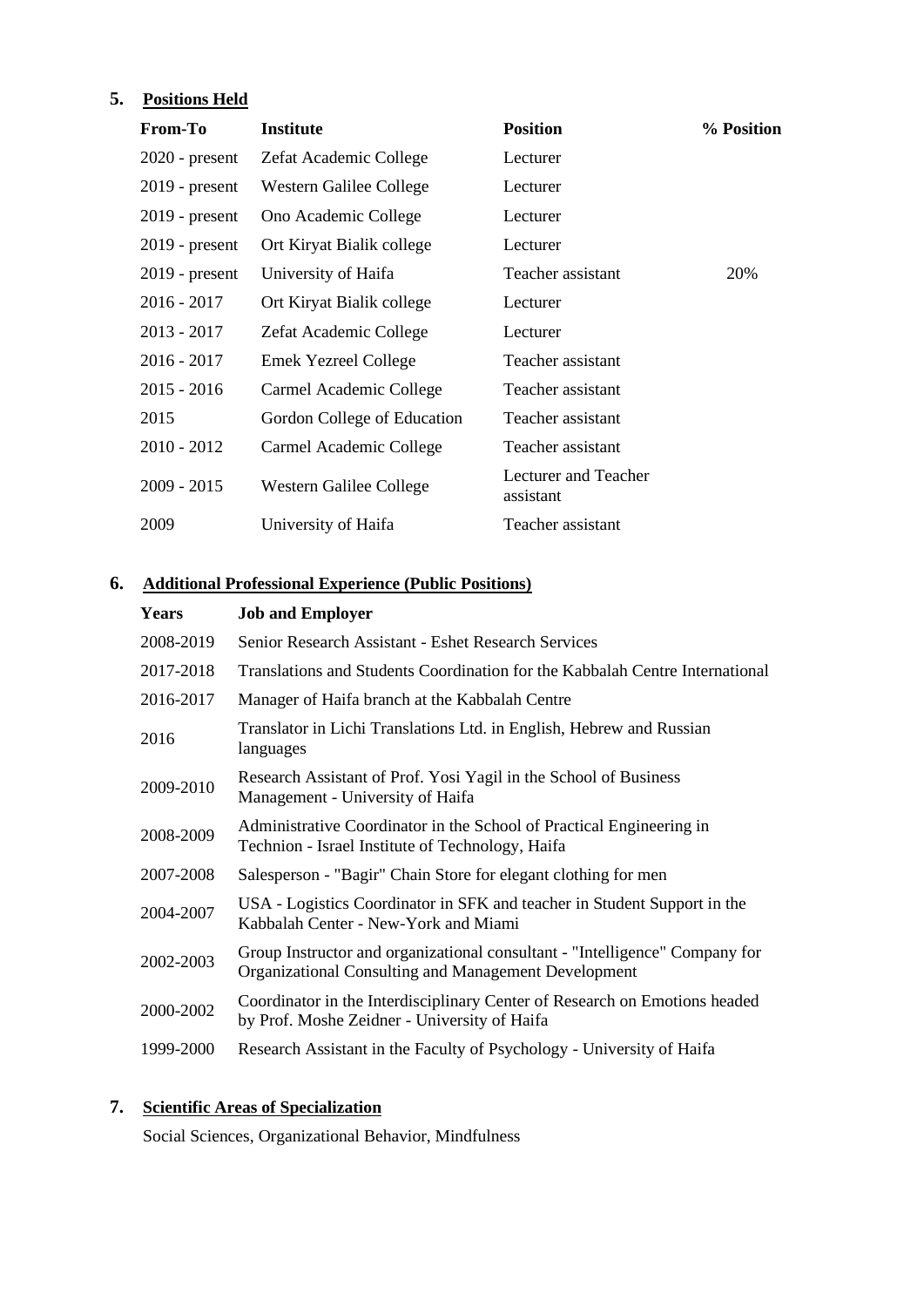## **Publications**

#### Keren Grinautsky

### **A. Refereed Publications**

- 1. Steinberger P, Eshet Y, **Grinautsky K.** (2021). No Anxious Student is Left Behind: Statistics Anxiety, Personality Traits, and Academic Dishonesty-Lessons from COVID-19. *Sustainability, 13*(9), 4762.
- 2. 8. Eshet, Y., Steinberger, P., & **Grinautsky, K.** (2021). Relationship between Statistics Anxiety and Academic Dishonesty: A Comparison between Learning Environments in Social Sciences. *Sustainability, 13*(3), 1564.
- 3. Peled, Y., Eshet, Y., Barczyk, C., & **Grinautsky, K.** (2019). Predictors of academic dishonesty among undergraduate students in online and face-to-face courses. *Computers & Education*, *131,* 49-59.
- 4. Eshet, Y., **Grinautsky, K.,** Peled, Y., & Barczyk, C. (2014). No More Excuses-Personality Traits and Academic Dishonesty in Online Courses. *Journal of Statistical Science and Application, 2,* 111-118.
- 5. Eshet, Y., Peled, Y., **Grinautsky, K.**, & Barczyk, C. (2013). Can you explain this? Personality and willingness to commit various acts of academic misconduct. *Journal of Communication and Computer*, 10, 1042-1046.
- 6. Peled, Y., Eshet, Y. & **Grinautsky, K.** (2013). Perceptions Regarding the Serious of Academic Dishonesty amongst Student- A comparison between Face-to Face and Online Courses. Proceeding of the Chais Conference on Instructional Technologies research, 69-74.
- 7. Eshet, Y., Peled, Y., Barczyk, C., & **Grinautsky, K.** (2013). I did not know its prohibited Academic dishonesty in online courses. *Journal of Communication and Computer*, 5, 661-667.
- 8. Eshet Y., Peled Y., & **Grinautsky, K.** (2013). What have you got to say for yourself? Academic dishonesty in online courses. *International Journal of Information Technology & Computer Science, 9*, 28-34.

### **B. Articles and Chapters in Books**

9. Peled, Y., Barczyk, C., Eshet, Y. & **Grinautski, K.** (2012). Learning Motivation and Student Academic Dishonesty - A Comparison between Face-To-Face and Online Courses. In Maddux, C.D. & Gibson, D. (Eds.), *Research Highlights in Technology and Teacher Education 2012*.

### **C. Papers presented at scientific conferences**

- 10. Peled, Y., Barczyk, C., Eshet, Y. & **Grinautski, K.** (5 9 March 2012). *Learning Motivation and Student Academic Dishonesty - A Comparison Between Face-To-Face And Online Courses*. The 23rd International Conference, Society for Information Technology and Teacher Education, Austin, Texas.
- 11. Eshet, Y., Peled, Y., & **Grinautski, K.** (17 19 October 2012). *I did not Know Its Prohibited – Academic Dishonesty in Online Courses*. The 6th International Conference on Application of Information and Technologies, Tbilisi, Georgia.
- 12. Eshet, Y., Peled, Y., & **Grinautski, K.** (6 7 April 2013). *What have you got to say for yourself? Academic Dishonesty in Online Courses*. The 3rd International Conference on Information Communication & Computer, Bangkok, Thailand.
- 13. Eshet, Y., Peled, Y., & **Grinautski, K.** (29 30 April 2016) *Nobody knows: Perceived opportunity and academic dishonesty*. The IRES 37<sup>th</sup> International Conference of E-Education, Amsterdam, Netherlands.

.<sup>14</sup> עשת, י,. שטיינברגר, פ,. ו**גרינאוצקי, ק.** )19.04.2021(. השוואה בין שלוש סביבות למידה על הקשר שבין חרדה מסטטיסטיקה ליושרה אקדמית. כנס חוקרים למופ"ת - יום סגל חוקר, מכון מופ"ת תל-אביב, ישראל.